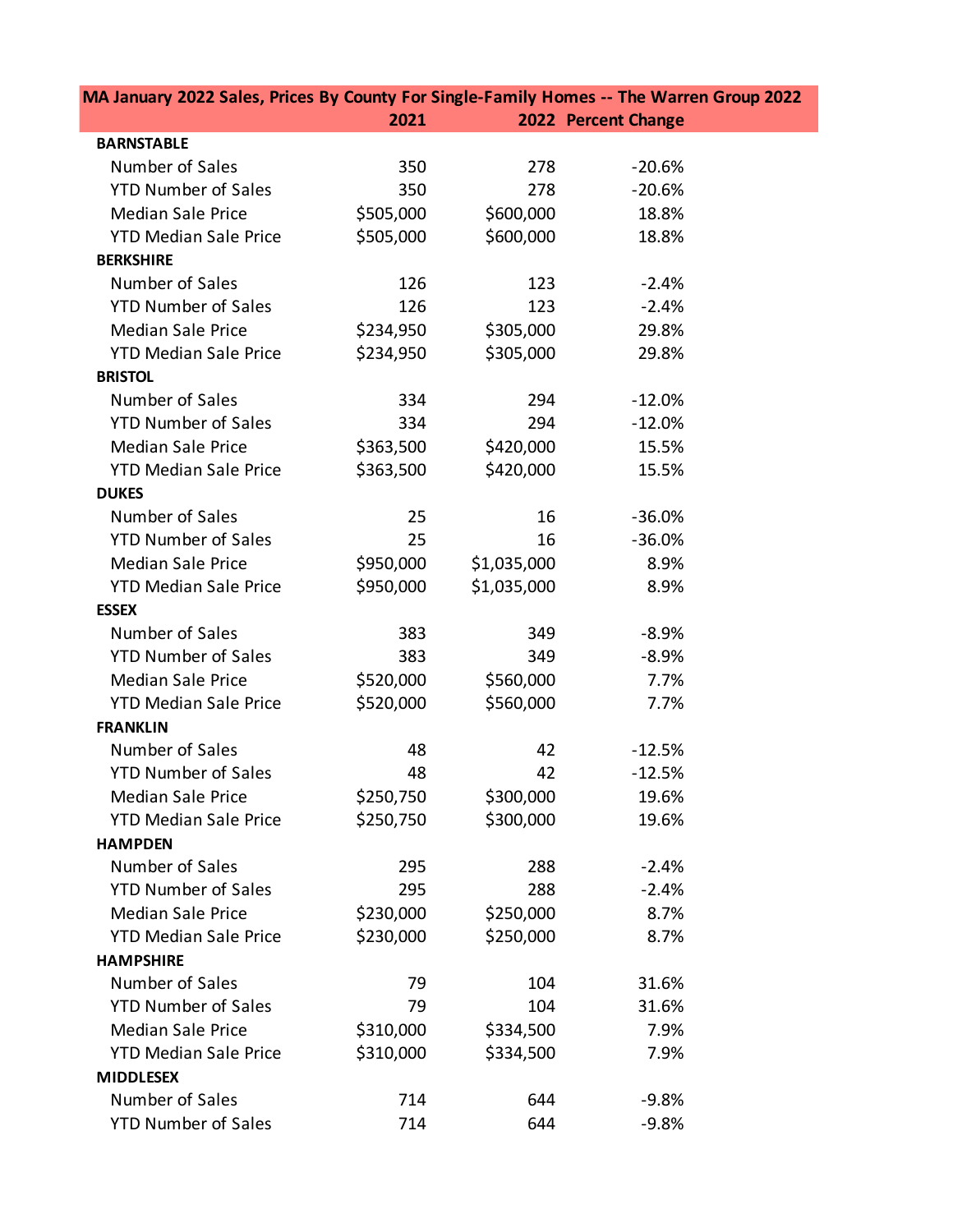| <b>Median Sale Price</b>     | \$595,000   | \$650,000   | 9.2%     |
|------------------------------|-------------|-------------|----------|
| <b>YTD Median Sale Price</b> | \$595,000   | \$650,000   | 9.2%     |
| <b>NANTUCKET</b>             |             |             |          |
| Number of Sales              | 19          | 9           | $-52.6%$ |
| <b>YTD Number of Sales</b>   | 19          | 9           | $-52.6%$ |
| <b>Median Sale Price</b>     | \$1,888,000 | \$2,195,000 | 16.3%    |
| <b>YTD Median Sale Price</b> | \$1,888,000 | \$2,195,000 | 16.3%    |
| <b>NORFOLK</b>               |             |             |          |
| Number of Sales              | 404         | 381         | $-5.7%$  |
| <b>YTD Number of Sales</b>   | 404         | 381         | $-5.7%$  |
| <b>Median Sale Price</b>     | \$606,250   | \$645,000   | 6.4%     |
| <b>YTD Median Sale Price</b> | \$606,250   | \$645,000   | 6.4%     |
| <b>PLYMOUTH</b>              |             |             |          |
| Number of Sales              | 409         | 370         | $-9.5%$  |
| <b>YTD Number of Sales</b>   | 409         | 370         | $-9.5%$  |
| <b>Median Sale Price</b>     | \$440,000   | \$500,000   | 13.6%    |
| <b>YTD Median Sale Price</b> | \$440,000   | \$500,000   | 13.6%    |
| <b>SUFFOLK</b>               |             |             |          |
| Number of Sales              | 105         | 90          | $-14.3%$ |
| <b>YTD Number of Sales</b>   | 105         | 90          | $-14.3%$ |
| <b>Median Sale Price</b>     | \$625,000   | \$675,000   | 8.0%     |
| <b>YTD Median Sale Price</b> | \$625,000   | \$675,000   | 8.0%     |
| <b>WORCESTER</b>             |             |             |          |
| Number of Sales              | 562         | 522         | $-7.1%$  |
| <b>YTD Number of Sales</b>   | 562         | 522         | $-7.1%$  |
| <b>Median Sale Price</b>     | \$340,000   | \$375,000   | 10.3%    |
| <b>YTD Median Sale Price</b> | \$340,000   | \$375,000   | 10.3%    |
| <b>MASSACHUSETTS TOTAL</b>   |             |             |          |
| Number of Sales              | 3,853       | 3,510       | $-8.9%$  |
| <b>YTD Number of Sales</b>   | 3,853       | 3,510       | $-8.9%$  |
| <b>Median Sale Price</b>     | \$447,000   | \$495,000   | 10.7%    |
| <b>YTD Median Sale Price</b> | \$447,000   | \$495,000   | 10.7%    |

## **MA January 2022 Sales, Prices By County For Condos -- The Warren Group 2022**

|                              | 2021      |           | 2022 Percent Change |  |
|------------------------------|-----------|-----------|---------------------|--|
| <b>BARNSTABLE</b>            |           |           |                     |  |
| Number of Sales              | 83        | 90        | 8.4%                |  |
| <b>YTD Number of Sales</b>   | 83        | 90        | 8.4%                |  |
| <b>Median Sale Price</b>     | \$300,000 | \$344,450 | 14.8%               |  |
| <b>YTD Median Sale Price</b> | \$300,000 | \$344,450 | 14.8%               |  |
| <b>BERKSHIRE</b>             |           |           |                     |  |
| Number of Sales              | 19        | 17        | $-10.5%$            |  |
| <b>YTD Number of Sales</b>   | 19        | 17        | $-10.5%$            |  |
| <b>Median Sale Price</b>     | \$130,000 | \$320,000 | 146.2%              |  |
| <b>YTD Median Sale Price</b> | \$130,000 | \$320,000 | 146.2%              |  |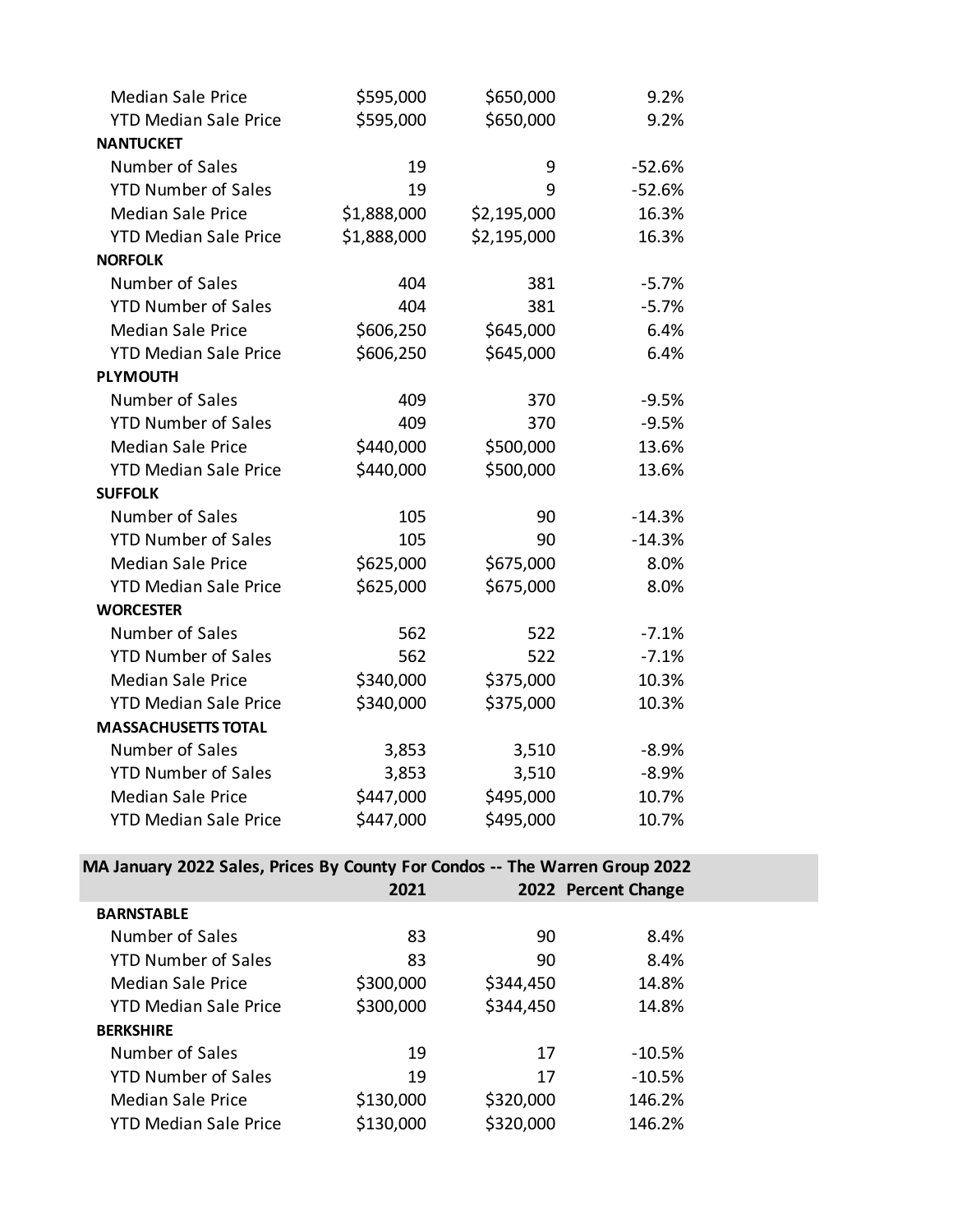| <b>BRISTOL</b>               |              |             |          |
|------------------------------|--------------|-------------|----------|
| Number of Sales              | 78           | 57          | $-26.9%$ |
| <b>YTD Number of Sales</b>   | 78           | 57          | $-26.9%$ |
| <b>Median Sale Price</b>     | \$218,250    | \$275,000   | 26.0%    |
| <b>YTD Median Sale Price</b> | \$218,250    | \$275,000   | 26.0%    |
| <b>DUKES</b>                 |              |             |          |
| Number of Sales              | $\mathbf 1$  | 3           | 200.0%   |
| <b>YTD Number of Sales</b>   | 1            | 3           | 200.0%   |
| <b>Median Sale Price</b>     | \$0          | \$908,500   |          |
| <b>YTD Median Sale Price</b> | \$0          | \$908,500   |          |
| <b>ESSEX</b>                 |              |             |          |
| Number of Sales              | 197          | 173         | $-12.2%$ |
| <b>YTD Number of Sales</b>   | 197          | 173         | $-12.2%$ |
| <b>Median Sale Price</b>     | \$340,000    | \$400,000   | 17.6%    |
| <b>YTD Median Sale Price</b> | \$340,000    | \$400,000   | 17.6%    |
| <b>FRANKLIN</b>              |              |             |          |
| Number of Sales              | $\mathbf 1$  | 4           | 300.0%   |
| <b>YTD Number of Sales</b>   | $\mathbf{1}$ | 4           | 300.0%   |
| <b>Median Sale Price</b>     | \$0          | \$199,950   |          |
| <b>YTD Median Sale Price</b> | \$0          | \$199,950   |          |
| <b>HAMPDEN</b>               |              |             |          |
| Number of Sales              | 39           | 43          | 10.3%    |
| <b>YTD Number of Sales</b>   | 39           | 43          | 10.3%    |
| <b>Median Sale Price</b>     | \$130,500    | \$182,500   | 39.8%    |
| <b>YTD Median Sale Price</b> | \$130,500    | \$182,500   | 39.8%    |
| <b>HAMPSHIRE</b>             |              |             |          |
| Number of Sales              | 21           | 23          | 9.5%     |
| <b>YTD Number of Sales</b>   | 21           | 23          | 9.5%     |
| <b>Median Sale Price</b>     | \$218,000    | \$260,000   | 19.3%    |
| <b>YTD Median Sale Price</b> | \$218,000    | \$260,000   | 19.3%    |
| <b>MIDDLESEX</b>             |              |             |          |
| Number of Sales              | 498          | 397         | $-20.3%$ |
| <b>YTD Number of Sales</b>   | 498          | 397         | $-20.3%$ |
| <b>Median Sale Price</b>     | \$461,000    | \$520,000   | 12.8%    |
| <b>YTD Median Sale Price</b> | \$461,000    | \$520,000   | 12.8%    |
| <b>NANTUCKET</b>             |              |             |          |
| Number of Sales              | 2            | 6           | 200.0%   |
| <b>YTD Number of Sales</b>   | 2            | 6           | 200.0%   |
| <b>Median Sale Price</b>     | \$0          | \$1,097,500 |          |
| <b>YTD Median Sale Price</b> | \$0          | \$1,097,500 |          |
| <b>NORFOLK</b>               |              |             |          |
| Number of Sales              | 164          | 148         | $-9.8%$  |
| <b>YTD Number of Sales</b>   | 164          | 148         | $-9.8%$  |
| <b>Median Sale Price</b>     | \$439,000    | \$462,000   | 5.2%     |
| <b>YTD Median Sale Price</b> | \$439,000    | \$462,000   | 5.2%     |